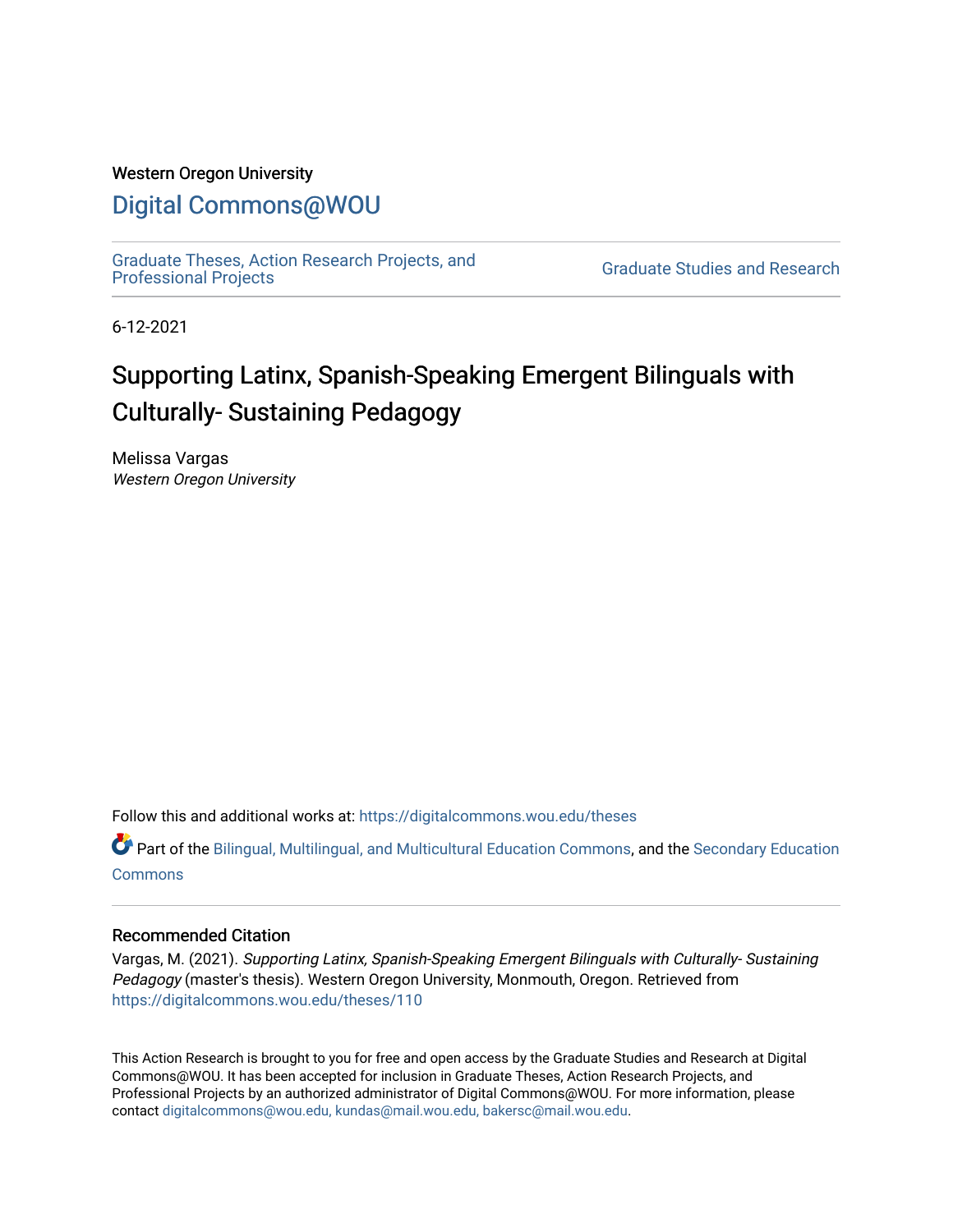# **Supporting Latinx, Spanish-Speaking Emergent Bilinguals with Culturally-**

## **Sustaining Pedagogy**

By Melissa Vargas

An Action Research Project submitted to Western Oregon University

In partial fulfillment of the requirements for the degree of:

Masters of Arts in Teaching: Initial Licensure

June 2021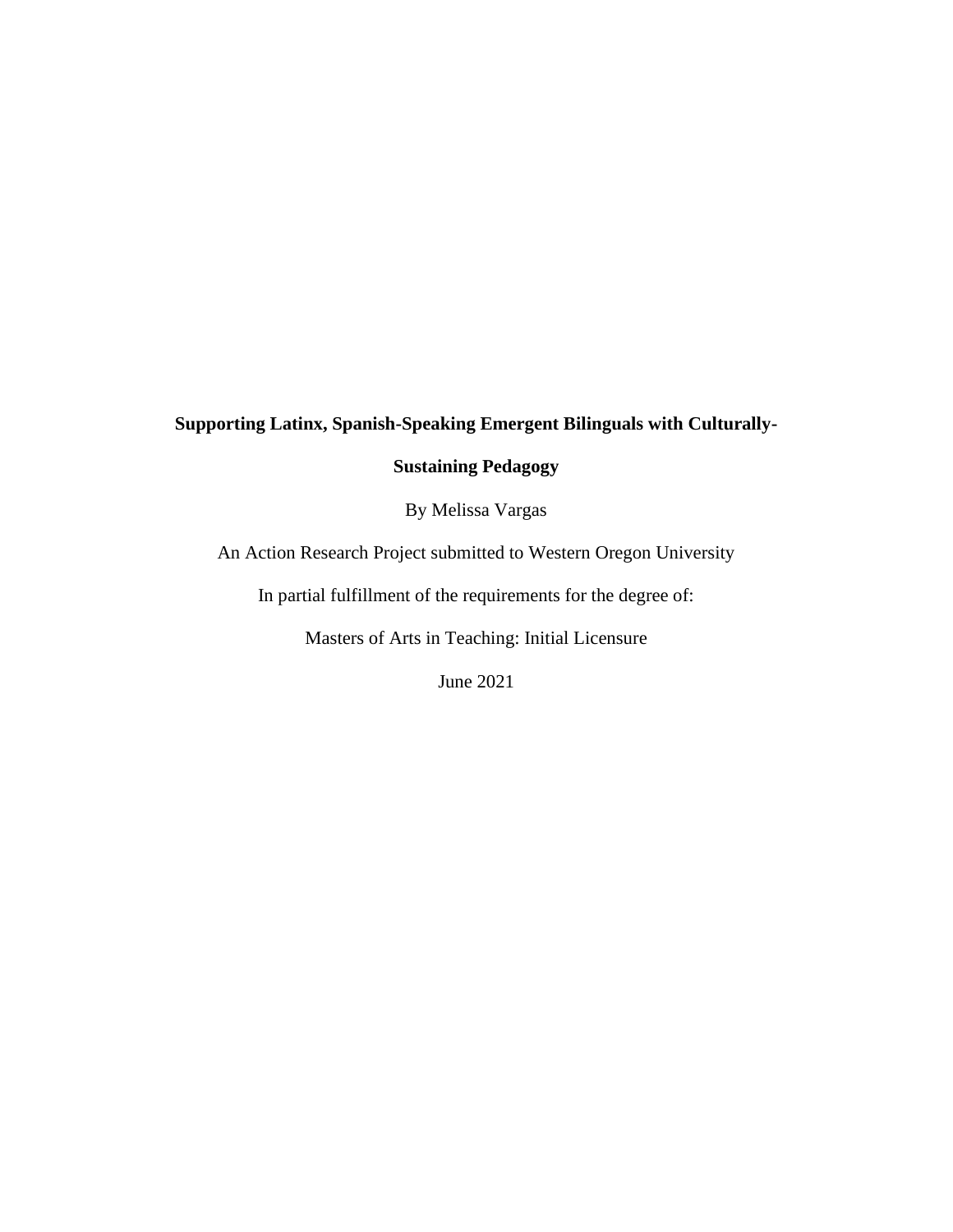

# **WE, THE UNDERSIGNED MEMBERS OF THE GRADUATE FACULTY OF WESTERN OREGON UNIVERSITY HAVE EXAMINED THE ENCLOSED**

Action Research Project Title:

Supporting Latinx, Spanish-Speaking Emergent Bilinguals with Culturally-Sustaining Pedagogy

Graduate Student:\_\_\_\_\_\_\_\_\_\_\_\_\_\_\_\_\_\_\_\_\_\_\_\_\_\_\_\_\_\_\_\_\_\_\_\_\_\_\_\_\_\_\_\_\_\_\_\_\_\_\_\_\_\_\_\_\_\_\_\_ Melissa Vargas

Candidate for the degree of : Master of Arts in Teaching: Initial Licensure

*and hereby certify that in our opinion it is worthy of acceptance as partial fulfillment of the requirements of this master's degree.*

\_\_\_\_\_\_\_\_\_\_\_\_\_\_\_\_\_\_\_\_\_\_\_\_\_\_\_\_\_\_\_\_\_\_\_\_\_\_\_\_\_\_\_\_\_\_\_\_\_\_\_\_\_\_\_\_\_\_\_\_\_\_\_\_\_\_\_\_\_ \_\_\_\_\_\_\_\_\_\_\_\_\_\_\_\_\_\_\_\_\_\_\_\_\_\_\_\_\_\_\_\_\_\_\_\_\_\_\_\_\_\_\_\_\_\_\_\_\_\_\_\_\_\_\_\_\_\_\_\_\_\_\_\_\_\_\_\_\_

### **Committee Chair:**

| Name: Dr. Kenneth Carano | Signature. |
|--------------------------|------------|
| Date: 6/8/21             |            |

#### **Committee Member:**

| Name: Dr. Joshua Schulze | Signature: |
|--------------------------|------------|
| Date: 6/8/21             |            |

#### **Dean of Graduate Studies and Research:**

| Name: | $\tilde{\phantom{a}}$<br>$\sim$ |
|-------|---------------------------------|
| Date: |                                 |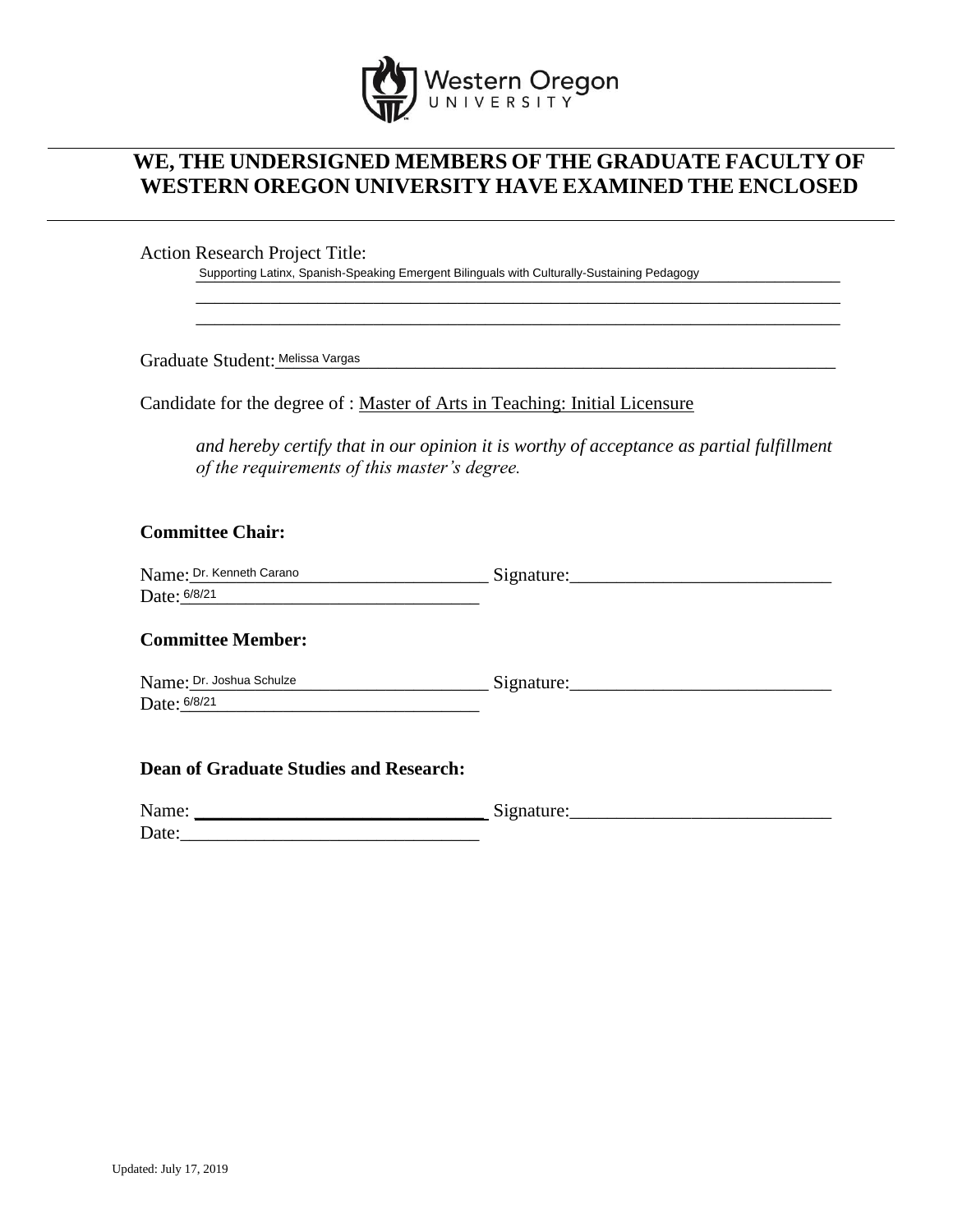#### ABSTRACT

This action research project was designed to help me research and apply culturallysustaining pedagogy, focusing primarily on strategies to support my Latinx, Spanish-speaking emergent bilinguals. In addition to general strategies to develop culturally-sustaining pedagogy for Latinx, Spanish-speaking emergent bilinguals, I researched best practices for supporting these students with learning disabilities, as well as strategies to provide culturally-sustaining literacy instruction. I then worked to apply those strategies during the 2020-2021 school year and analyzed my lesson plans, teaching journal, assignments and other materials, and observation feedback to determine my success. My results were mixed, showing that I have made some improvements but need to continue making efforts to learn about and provide culturally-sustaining teaching for my students. However, completing this project has helped me develop research and data-analysis strategies to continue professional development in this area and to address future concerns and need for improvement that will arise during my teaching career.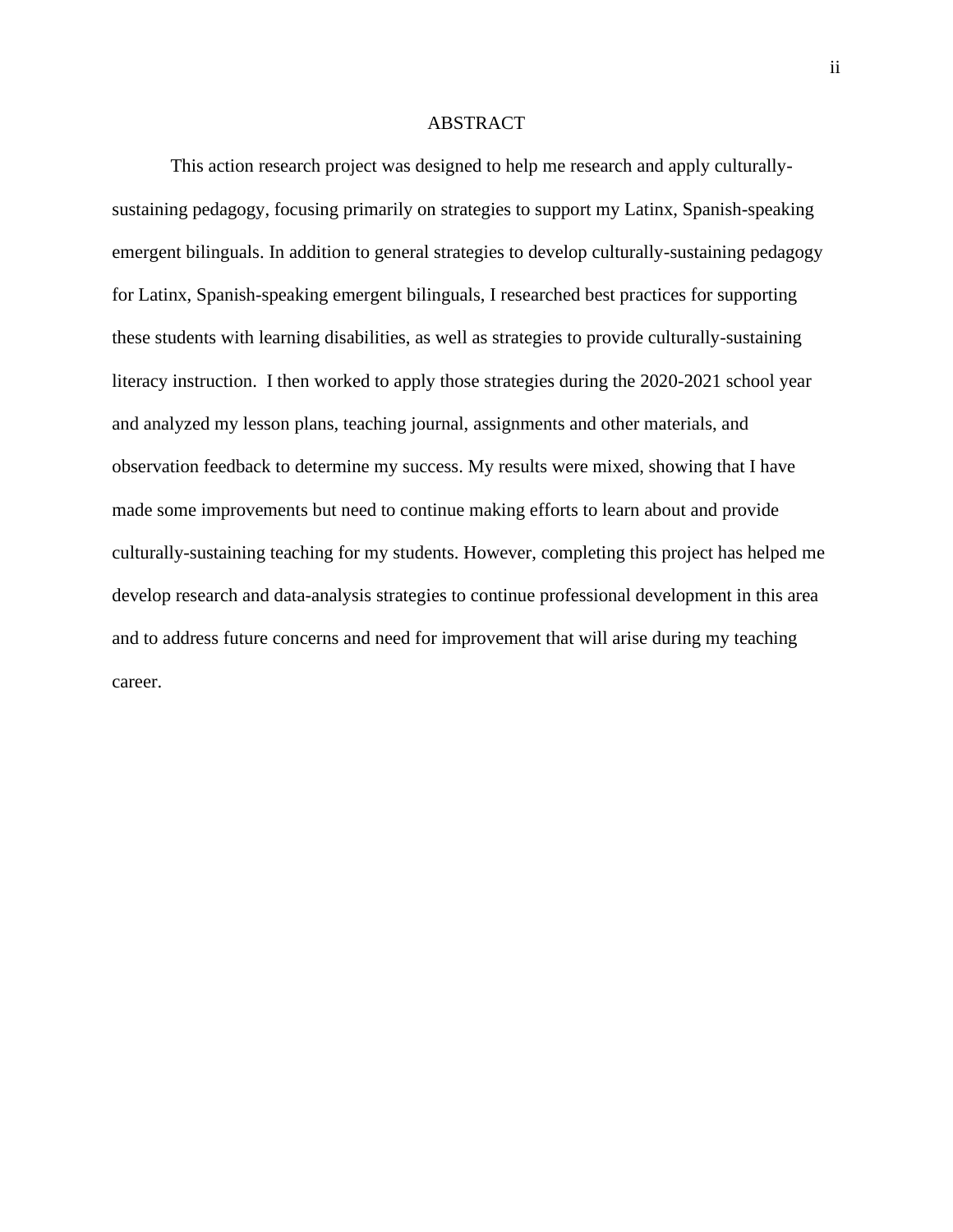| A Review of Research on Culturally-Sustaining Teaching for Latinx, Spanish-    |
|--------------------------------------------------------------------------------|
|                                                                                |
| A Review of Research on Culturally-Sustaining Practices for Supporting Latinx, |
| Spanish-Speaking Emergent Bilinguals with Learning Disabilities  22            |
| A Review of Research on Culturally-Sustaining Literacy Instruction to Support  |
| Literacy Development and Cultivate a Love of Reading and Writing among         |

TABLE OF CONTENTS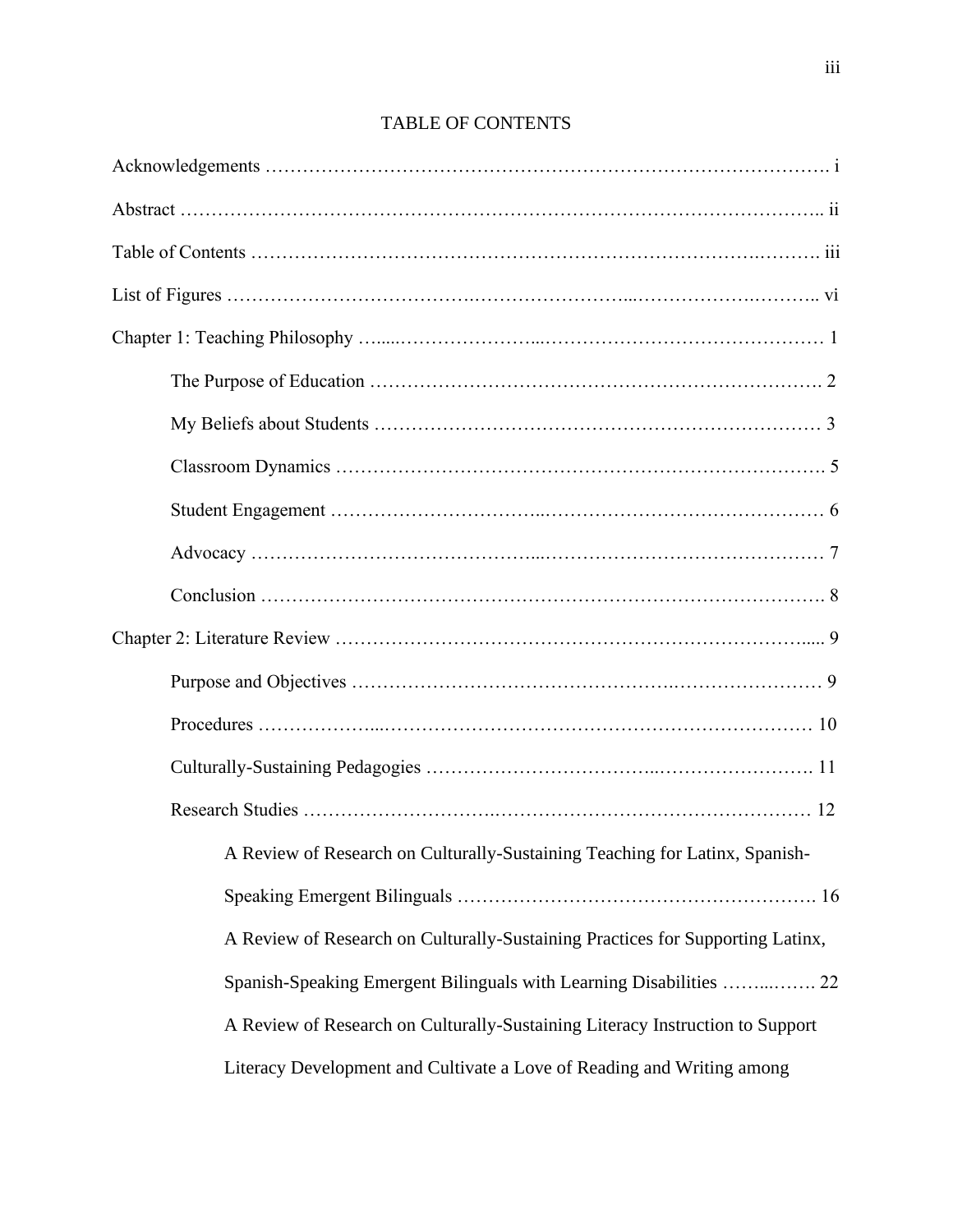| Developing an Awareness of Differences between Language Learning and |  |
|----------------------------------------------------------------------|--|
|                                                                      |  |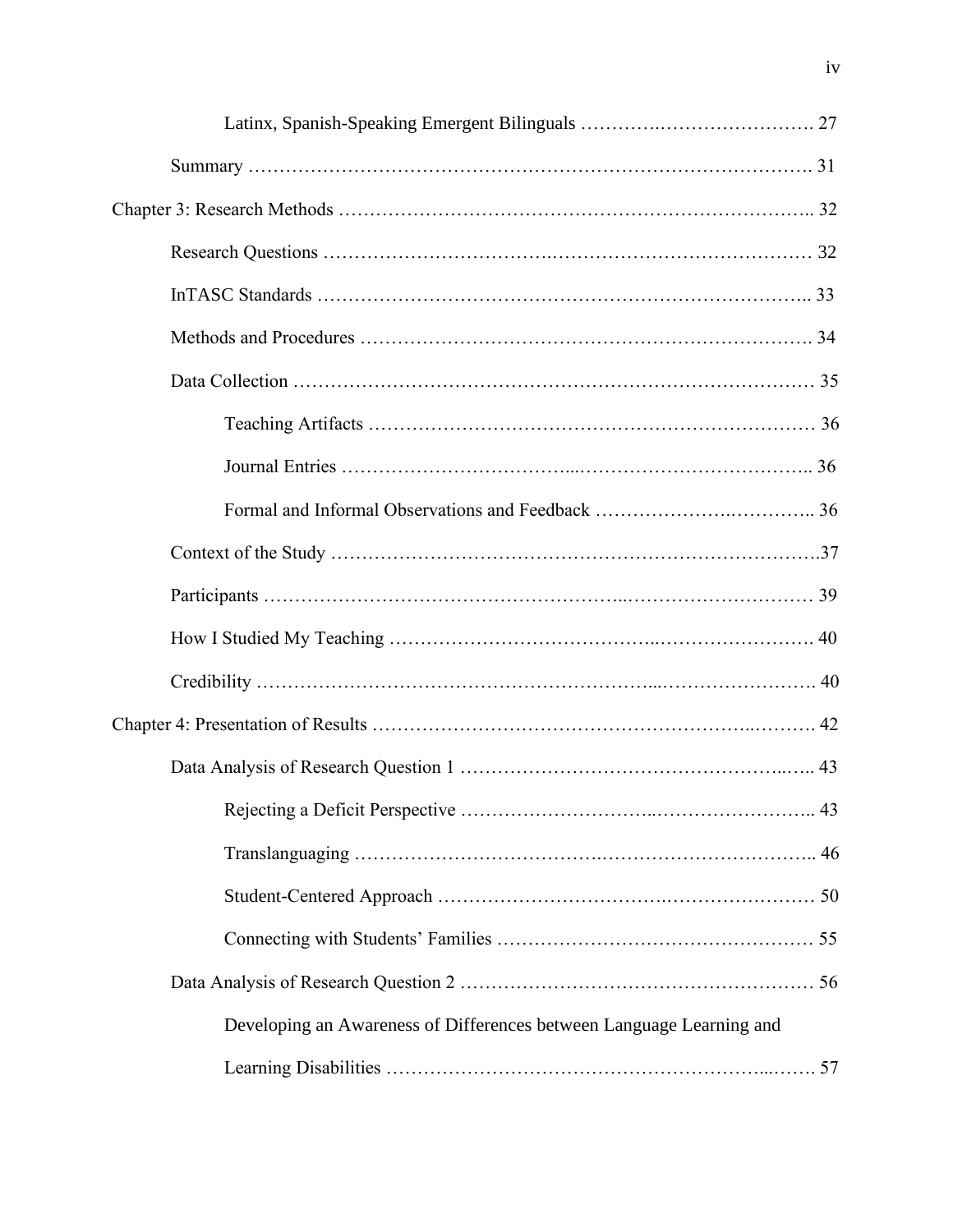| Integrating Other Texts of Interest to Latinx, Spanish-Speaking Emergent |
|--------------------------------------------------------------------------|
|                                                                          |
|                                                                          |
|                                                                          |
|                                                                          |
|                                                                          |
|                                                                          |
|                                                                          |
|                                                                          |
|                                                                          |
|                                                                          |
|                                                                          |
|                                                                          |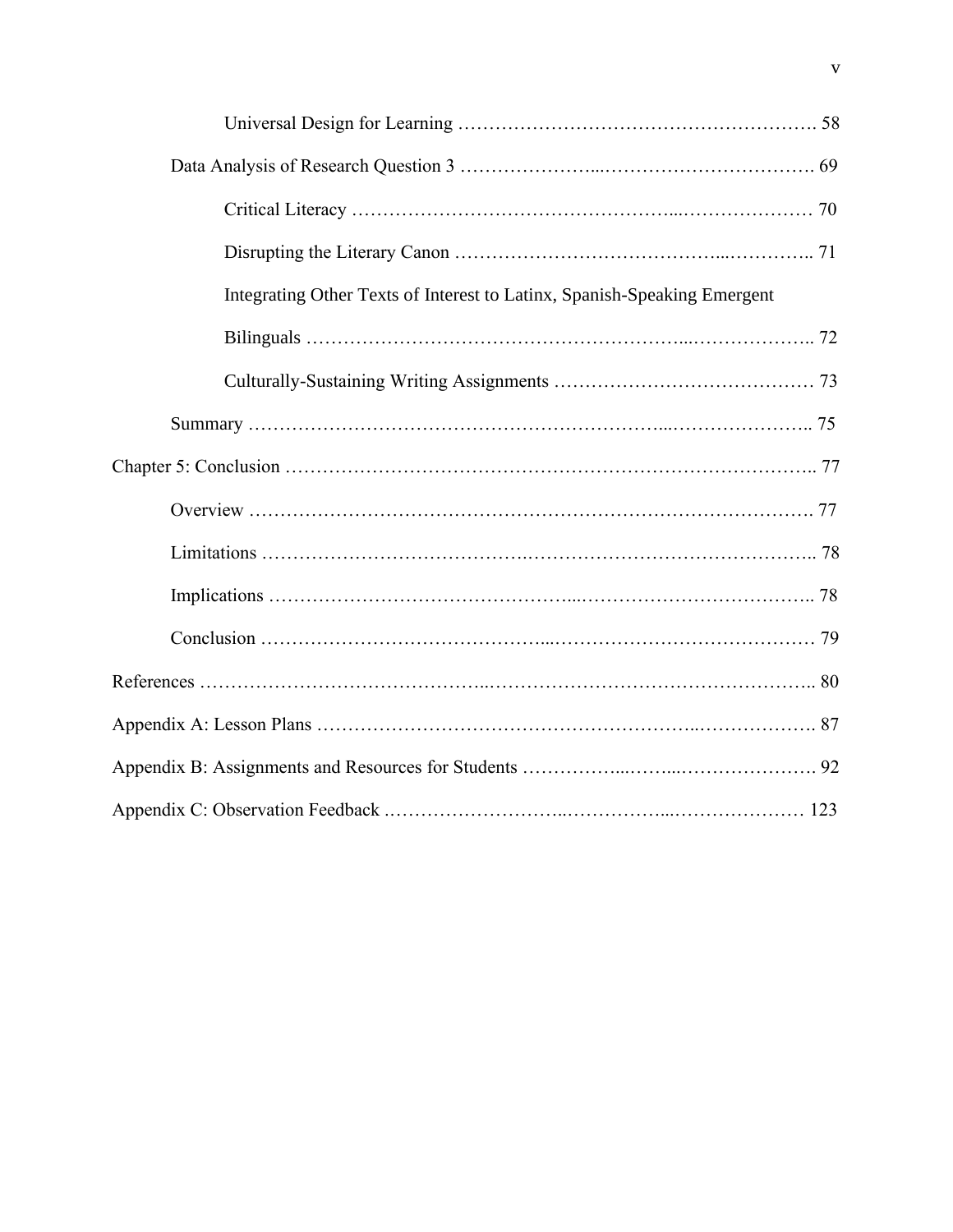#### LIST OF FIGURES

- Figure 1: Literary Analysis Essay Guidelines
- Figure 2: American Gothic Close Reading Assessment
- Figure 3: English/Spanish Version of Lee's "Not American Yet"
- Figure 4: English/Spanish Version of Argument Vocabulary Notes and Reflection Questions
- Figure 5: Spanish Translation of Literary Analysis Essay Guidelines
- Figure 6: Getting-to-Know-You Assignment, Part 1
- Figure 7: Getting-to-Know-You Assignment, Part 2
- Figure 8: Example Check-In Assignment from Distance Learning
- Figure 9: What Is an Argument? Entrance Ticket
- Figure 10: Description of Silvia Moreno-Garcia's Short Story "Lacrimosa"
- Figure 11: Planning/Topic Proposal for Essay Focused on a Human Right
- Figure 12: Example Learning Target Slide with the Day's Tasks and Reminders
- Figure 13: Comment on Differentiation
- Figure 14: Optional Literary Analysis Essay Graphic Organizer
- Figure 15: Comment on Sentence Starters
- Figure 16: Sentence Starters/Frames for Argument Analysis
- Figure 17: Group Argument Planning Graphic Organizer
- Figure 18: Example Reading Resources
- Figure 19: American Gothic/Elements of Fiction Vocabulary
- Figure 20: Sentence Starters/Frames for Argument Letters
- Figure 21: English 12 Argument Vocabulary Pre-Assessment
- Figure 22: Entrance Ticket Students Completed before Watching *The Princess Bride*